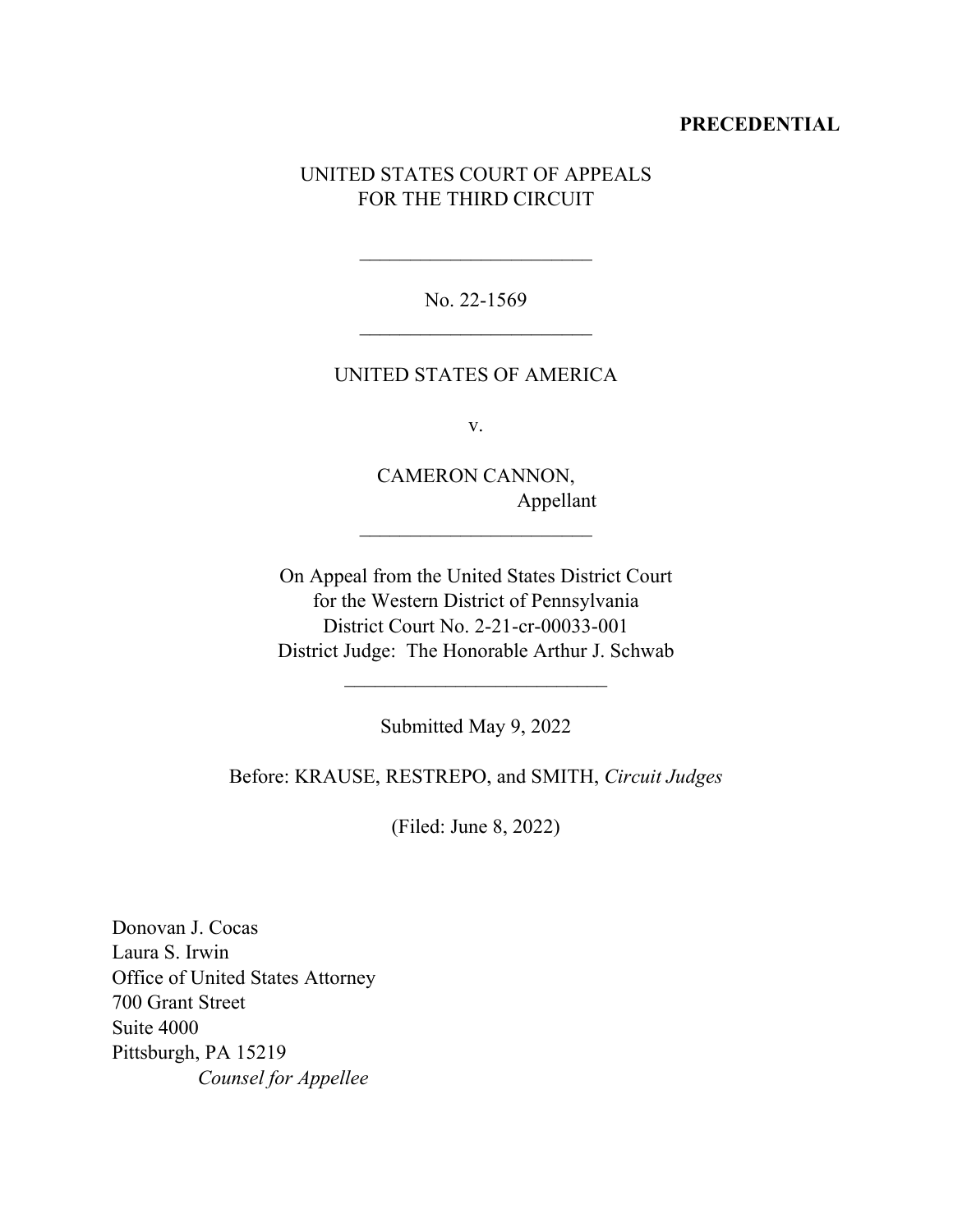Jon Pushinsky Suite 1808 429 Fourth Avenue Pittsburgh, PA 15219 *Counsel for Appellant*

# OPINION OF THE COURT  $\overline{\phantom{a}}$  , where  $\overline{\phantom{a}}$

 $\overline{\phantom{a}}$  , where  $\overline{\phantom{a}}$ 

## PER CURIAM

As a condition of his bond, a Magistrate Judge ordered that Cameron Cannon not violate any federal, state, or local law. That includes the use and possession of marijuana, a Schedule I controlled substance. Nonetheless, Mr. Cannon continued to use marijuana for medical purposes on the recommendation of his physician, leading the District Court to revoke his bond. Cannon appeals that decision on the grounds that a different condition of his release permitted the use of controlled substances with a doctor's prescription. Whether courts may excuse medical marijuana use in bond revocation hearings is an issue that has confused defendants and divided courts in the Third Circuit. But it is beyond dispute that the use and possession of marijuana—even where sanctioned by a State remains a violation of federal law. So we will affirm the District Court's revocation of Cannon's bond and deny his motion for release.

I.

In 2019, Cameron Cannon was arrested and charged with drug- and firearms-related offenses in Pennsylvania. The state court released him on bond pending trial and he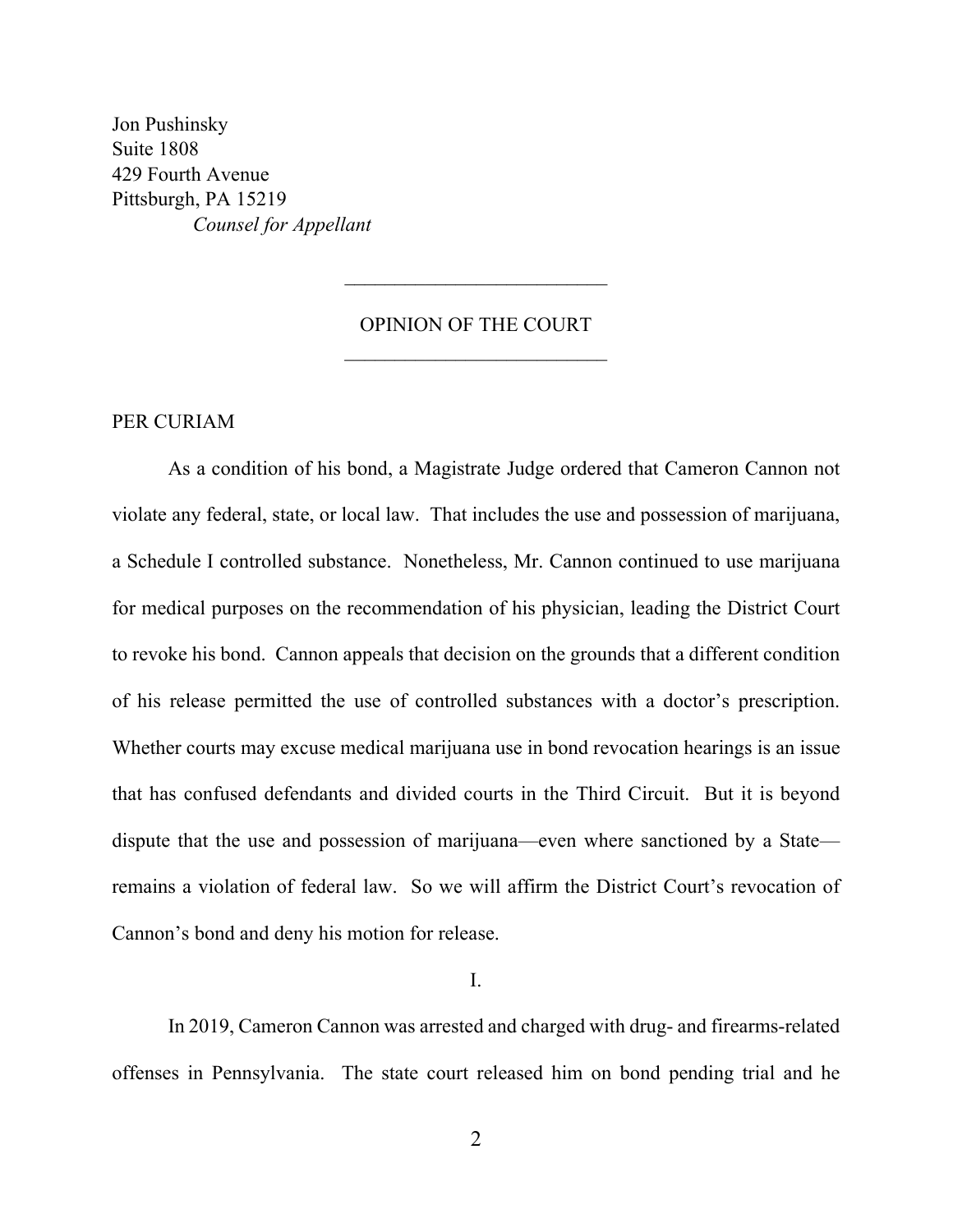remained in the community until February 2021, when federal prosecutors indicted him and moved for his detention pursuant to 18 U.S.C. § 3142. The parties agreed that because of the drug and firearms charges against Cannon, § 3142(e)'s presumption of detention pending trial applied but disagreed as to whether Cannon should be released on bond. A detention hearing was held in April 2021 before a U.S. Magistrate Judge. The Magistrate Judge weighed the relevant factors and, because Cannon had thus far complied with the conditions of his state court bond during his release, the Magistrate Judge granted his request for pretrial release.

As part of that release, the Magistrate Judge imposed a number of conditions. Condition 1, which is required under the Bail Reform Act, 18 U.S.C. § 3142(b), was that Cannon "must not violate federal, state, or local law while on release." Gov. Ex. C at 1. The Magistrate Judge also imposed Condition 7(m), that Cannon "not use or unlawfully possess a narcotic drug or other controlled substances defined in 21 U.S.C. § 802, unless prescribed by a licensed medical practitioner." *Id.* at 2.

With respect to these conditions, Cannon raised the issue of medical use of marijuana. As he explained, because he is a paraplegic and suffers from serious and painful medical conditions, his doctor had recommended medical marijuana, and had issued him a certification pursuant to Pennsylvania's Medical Marijuana Act ("MMA"), codified at 35 Pa. Stat. and Cons. Stat. § 10231.101, *et seq* (West 2016). Under the MMA, this certification—commonly referred to as a "medical marijuana card"—allows a patient to obtain medical marijuana from an approved dispensary.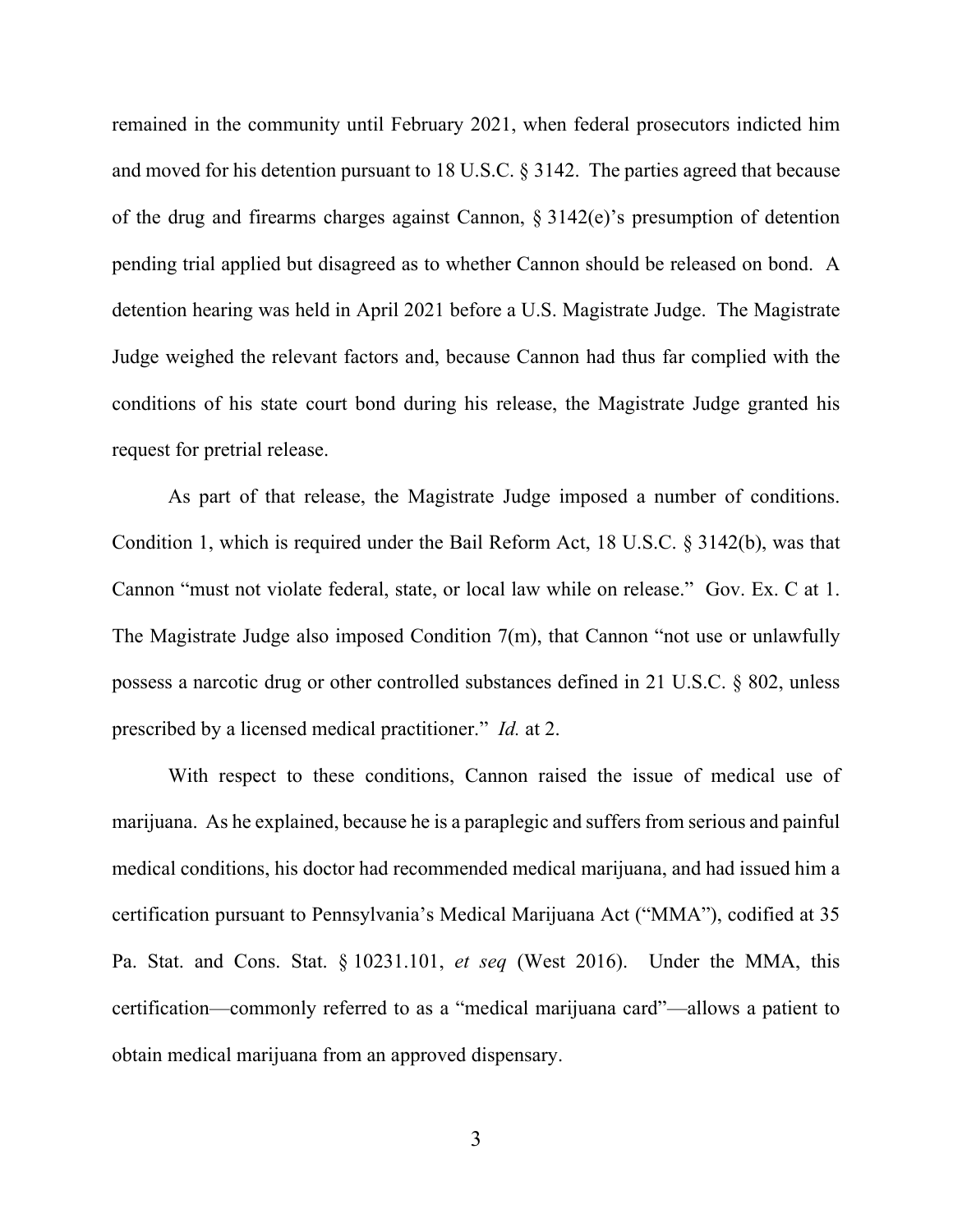The Magistrate Judge rejected the notion, responding: "[n]ope. I mean, that's a federal rule from DOJ. It's still federally illegal, card or not, so I can't authorize that." Cannon replied that he was "not worried about using medical marijuana" and that he "[did]n't need it" before agreeing to abide by the conditions of his release.

Less than a month later, Cannon raised the issue again, asking the District Court to modify the conditions of his bond and requesting an exemption to allow him to use medical marijuana. The District Court denied Cannon's request, in part, because marijuana is a Schedule I controlled substance, the use and possession of which is prohibited under federal law for any purpose. Cannon did not appeal this decision.

In January 2022, the U.S. Probation Office ("USPO") informed the District Court that on several occasions from August 2021 to December 2021 Cannon had either tested positive for marijuana or admitted using marijuana, and the following month moved to revoke his bond. A revocation hearing was held, at which the District Court determined that Cannon had violated Condition 1 of his release by violating federal law. The District Court then entered an order revoking Cannon's bond pursuant to 18 U.S.C. § 3148. This appeal followed.

### II.

When a trial judge determines that a defendant on bond has either committed a federal, state, or local crime or violated another condition of their release, the judge must balance the factors set forth in 18 U.S.C. § 3142(g) and decide if there is any condition or combination of conditions that could be imposed to assure that the supervisee will not flee or pose a danger to the safety of the community. 18 U.S.C. § 3148(b). If not, the judge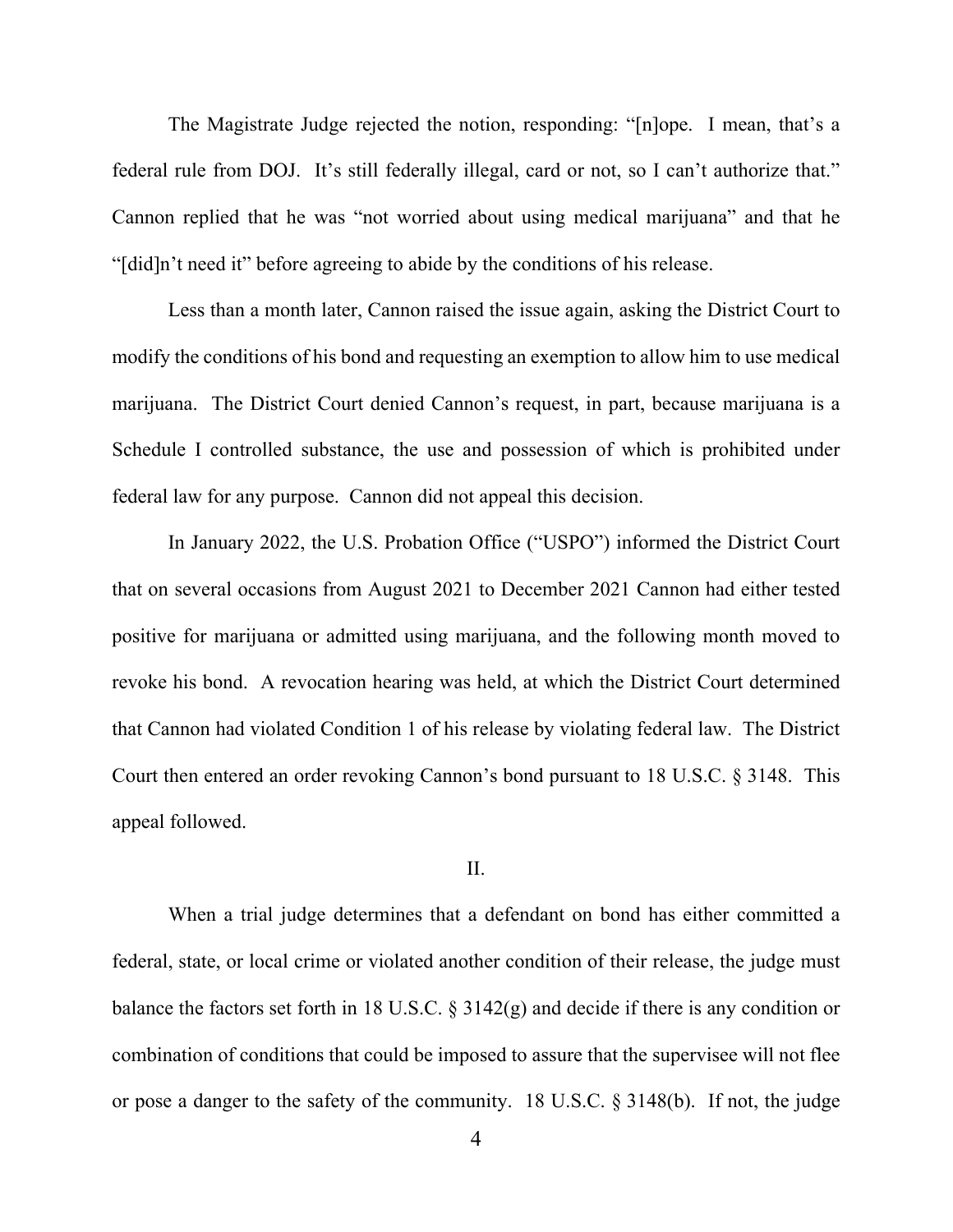must enter an order of revocation and detention. *Id.* "[B]ecause of the crucial nature of the defendant's liberty interest and the 'clear public interest' that is at stake," we must "independently determine" whether revocation of Cannon's bond was proper. *United States v. Strong*, 775 F.2d 504, 505 (3d Cir. 1985) (quoting *United States v. Delker*, 757 F.2d 1390, 1399 (3d Cir. 1985)). We nonetheless "give the reasons articulated by trial judges respectful consideration." *Id.* 

Here, the District Judge concluded that Cannon's use of marijuana violated federal law and therefore Condition 1 of his release and determined, based on Cannon's repeated use of marijuana despite repeated warnings, that no bond conditions would "adequately protect the public" or cause Cannon to "conform to the requirements of law." We hold that both determinations were proper.

### A.

As to whether he violated the conditions of his release, Cannon argues on appeal that the District Court should have excused his marijuana use because, while the use and possession of marijuana—a Schedule I controlled substance—violated Condition 1 of his release, Condition 7(m) expressly permitted him to use controlled substances where "prescribed by a licensed medical practitioner." Cannon Brief at 4 (emphasis omitted). He contends that these two conditions are in conflict and that, as a result, "[h]e could legitimately believe that his conduct was authorized." *Id.* at 5. Cannon is not alone in this view; as he points out, District Courts in our Circuit appear to be split on whether statesanctioned use of medical marijuana may be excused notwithstanding the requirement in 18 U.S.C. § 3142(b) that a defendant not violate federal law. *See* Cannon Brief at 2 n.3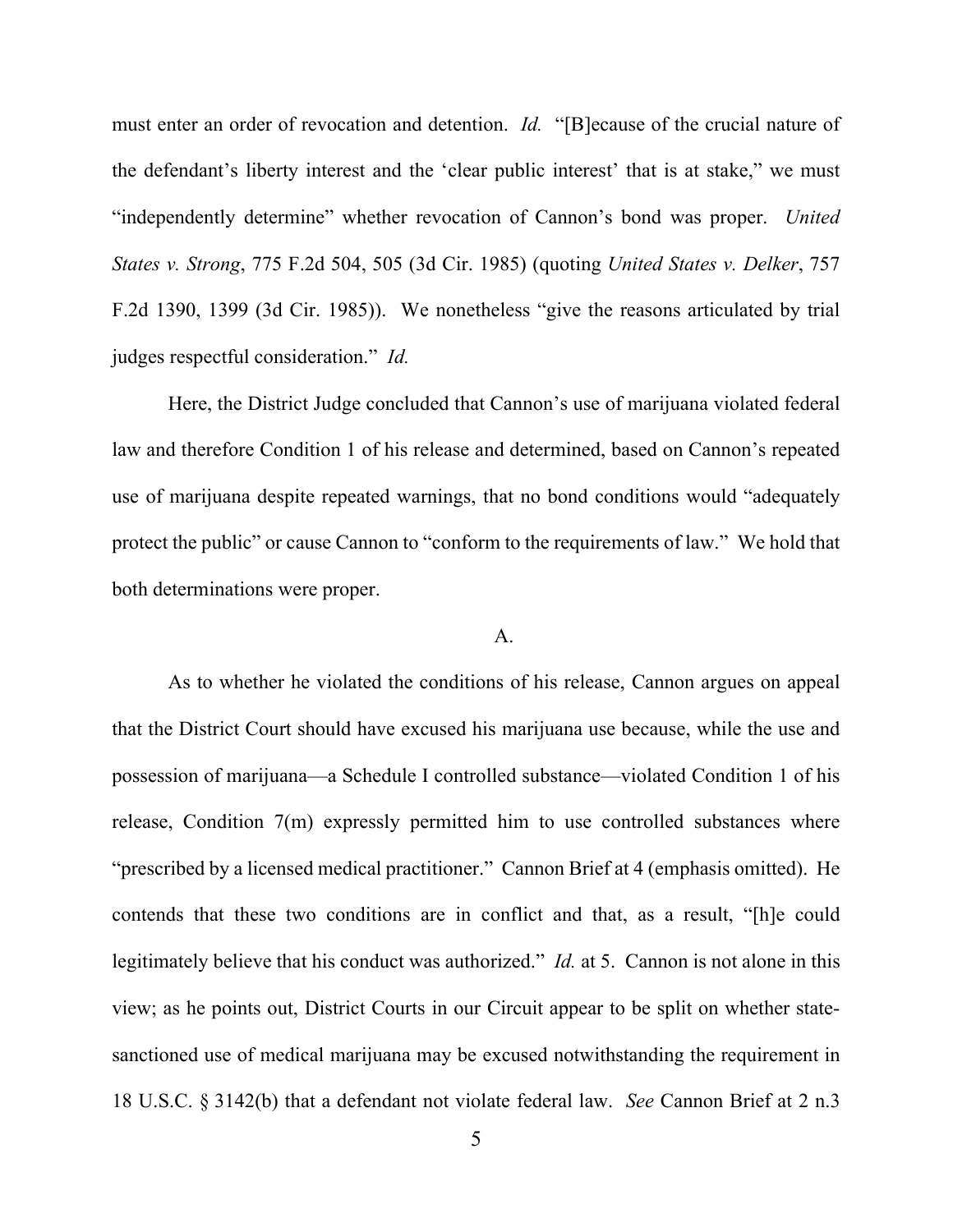(collecting cases). We have not yet weighed in on this issue and so take this opportunity to hold that the use of marijuana for medical purposes, even where sanctioned by state law, remains a violation of federal law for purposes of § 3142(b), and a District Court may not disregard that violation when deciding if a defendant has complied with the terms of their release. 1

As an initial matter, we disagree with Cannon that Condition 1 and Condition 7(m) are in conflict with respect to medical marijuana. The Controlled Substances Act lists marijuana as a Schedule I controlled substance, reflecting Congress's express determination that it is illegal "for *any* purpose" and that it "has no acceptable medical uses." *Gonzales v. Raich*, 545 U.S. 1, 27 (2005) (emphasis in original). The Act does not contain any exception for medical marijuana. *United States v. Oakland Cannabis Buyers' Coop.*, 532 U.S. 483, 486 (2001). It is thus illegal under federal law for medical practitioners to prescribe marijuana to patients, and doing so may subject them to both criminal penalties and revocation of their licenses to prescribe controlled substances. *See*  18 U.S.C. § 2; 21 U.S.C. §§ 824, 841(a). Pennsylvania law also does not purport to authorize medical practitioners to prescribe marijuana; rather, the MMA only permits them

<sup>&</sup>lt;sup>1</sup>In so holding, we affirm the District Court's revocation of Cannon's bond and deny his motion for release on the facts of this case. We do not hold that any use of marijuana for medical purposes while on pretrial release per se warrants revocation. The consequences of a bail violation are left to the discretion of the trial judge, who bears the important responsibility of balancing the factors in  $\S 3142(g)$  to determine if a violation justifies revocation and detention. *See* 18 U.S.C. § 3148(b). We find the District Court's determination appropriate here.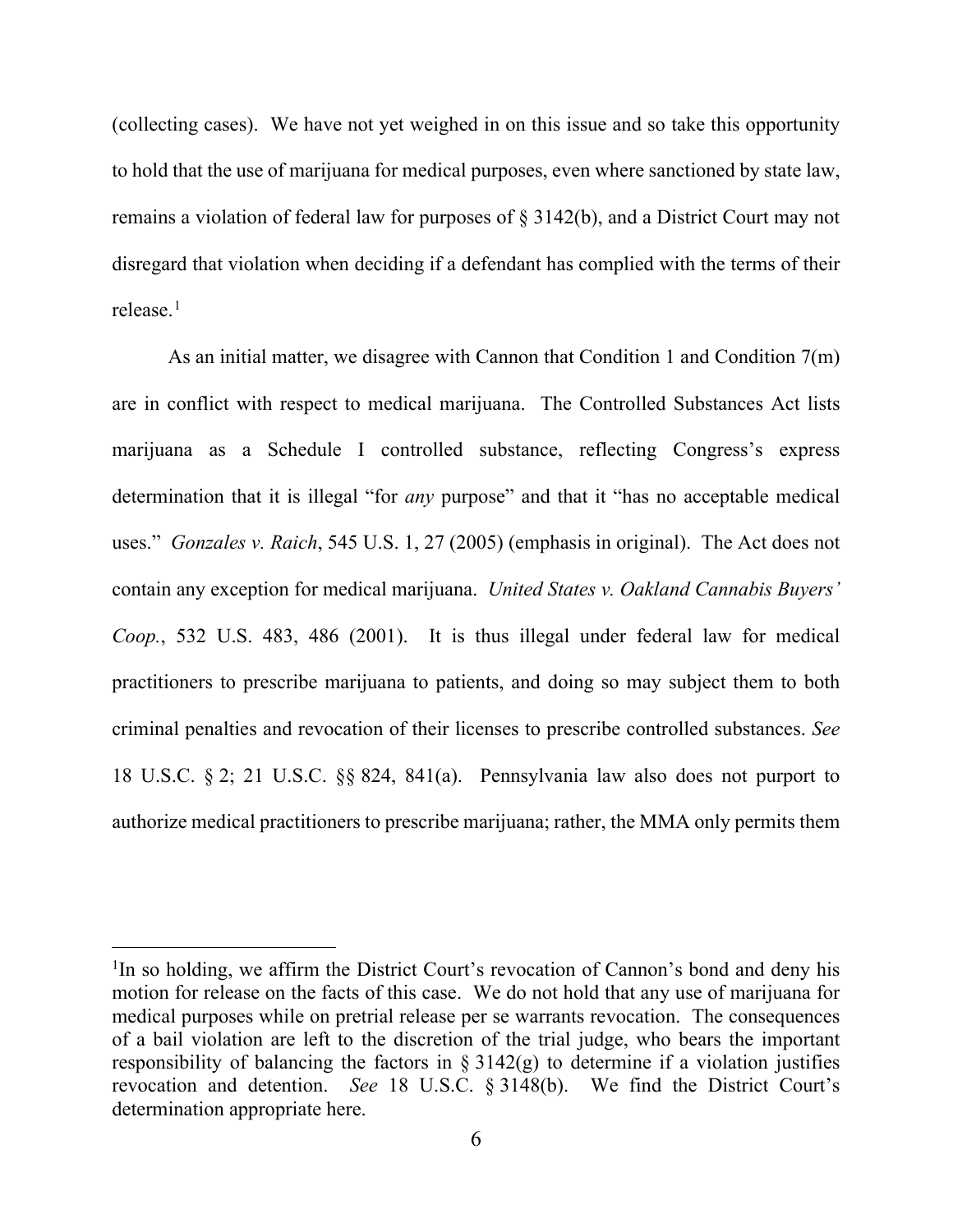to issue a "certification to use medical marijuana." 35 Pa. Stat. and Cons. Stat. § 10231.403(a).

The distinction between a "prescription" and a "certification" is critical for medical professionals; the former is an order for a patient to use marijuana, whereas the latter is merely a recommendation—protected by the First Amendment—as to its potential benefits. *See Conant v. Walters*, 309 F.3d 629, 635 (9th Cir. 2002). And that distinction is critical here: Condition 7(m) prohibited Cannon from using or possessing any controlled substances "unless *prescribed* by a licensed medical practitioner." Gov. Ex. C at 2 (emphasis added). Under the MMA, Cannon did not have a prescription for marijuana, only a certification, so his use of marijuana violated not only Condition 1, but also Condition  $7(m)$ .<sup>2</sup>

Nor would it resolve the issue if Condition 7(m) had been drafted to permit the use of controlled substances with a medical practitioner's "recommendation" or "certification." The use of marijuana would still have been in violation of federal law and therefore in violation of Condition 1, which is a mandatory condition under 18 U.S.C. § 3142(b). Under that provision, all defendants subject to federal supervision are prohibited from

<sup>&</sup>lt;sup>2</sup> Though the use of marijuana here violates both Condition 1 and Condition 7(m), this will not necessarily be the case for every controlled substance. Some Schedule V substances, such as cough medications with less than 200 milligrams of codeine per 100 milliliters, may be obtained and used legally without a prescription. *See* 21 C.F.R. 1308.15(c)(1). Thus, their use would not violate Condition 1, but because they are nonetheless controlled substances, their use without a prescription would violate Condition 7(m).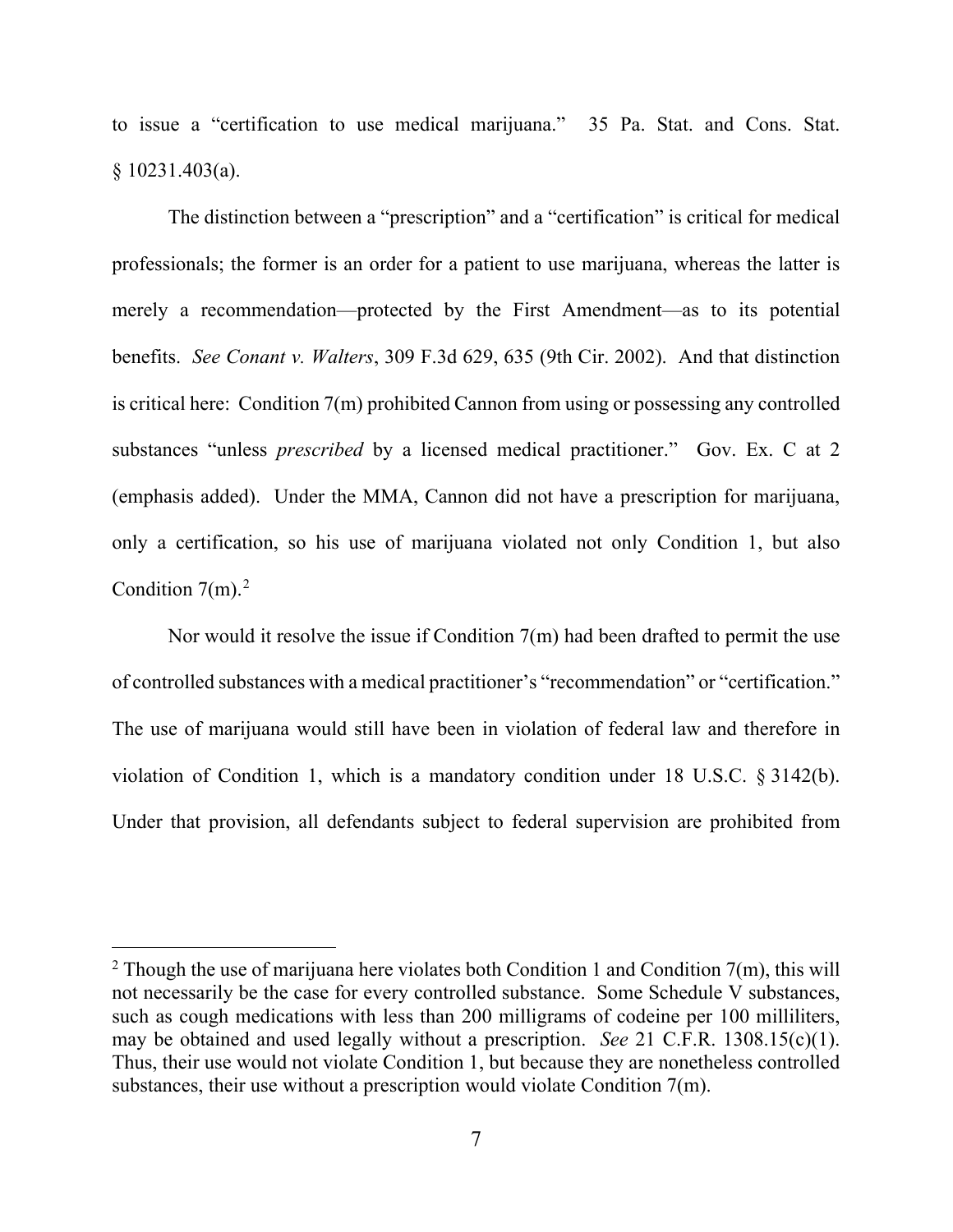using medical marijuana as long as it remains illegal under federal law, regardless of whether a state has authorized its use.<sup>3</sup>

We recognize that this is the first time we have spoken clearly on this question, meaning some defendants may have reasonably been confused as to whether using medical marijuana would violate their conditions of release. *See United States v. Bey*, 341 F. Supp. 3d 528, 532 (E.D. Pa. 2018). But that is not an issue here, as the record is clear that Cannon was well aware that he was not allowed to use marijuana, regardless of whether it was legal under Pennsylvania law. When he first raised the issue, the Magistrate Judge declined to authorize him to use medical marijuana, citing federal law. He then formally requested that the District Court modify the conditions of his release to include an exemption for medical marijuana use, only to be denied, again, on the ground that marijuana use would violate federal law. Yet in the face of this clear judicial guidance and multiple warnings from the USPO, Cannon nevertheless used medical marijuana in violation of federal law and the conditions of his release. He cannot now claim either ignorance or confusion.

#### B.

Cannon violated federal law and the conditions of his release by using medical marijuana. The District Court determined that, "based on [his] refusal to stop using marijuana after this Court clearly denied his request to be able to use medical marijuana and after numerous countless warnings by the probation office[,]" there were no conditions

<sup>3</sup> We join several of our sister circuits in reaching this holding. *See, e.g.*, *United States v. Schostag*, 895 F.3d 1025, 1028 (8th Cir. 2018); *United States v. Harvey*, 659 F.3d 1272 (9th Cir. 2011), *aff'g United States v. Harvey*, 794 F. Supp. 2d 1103 (S.D. Cal. 2011).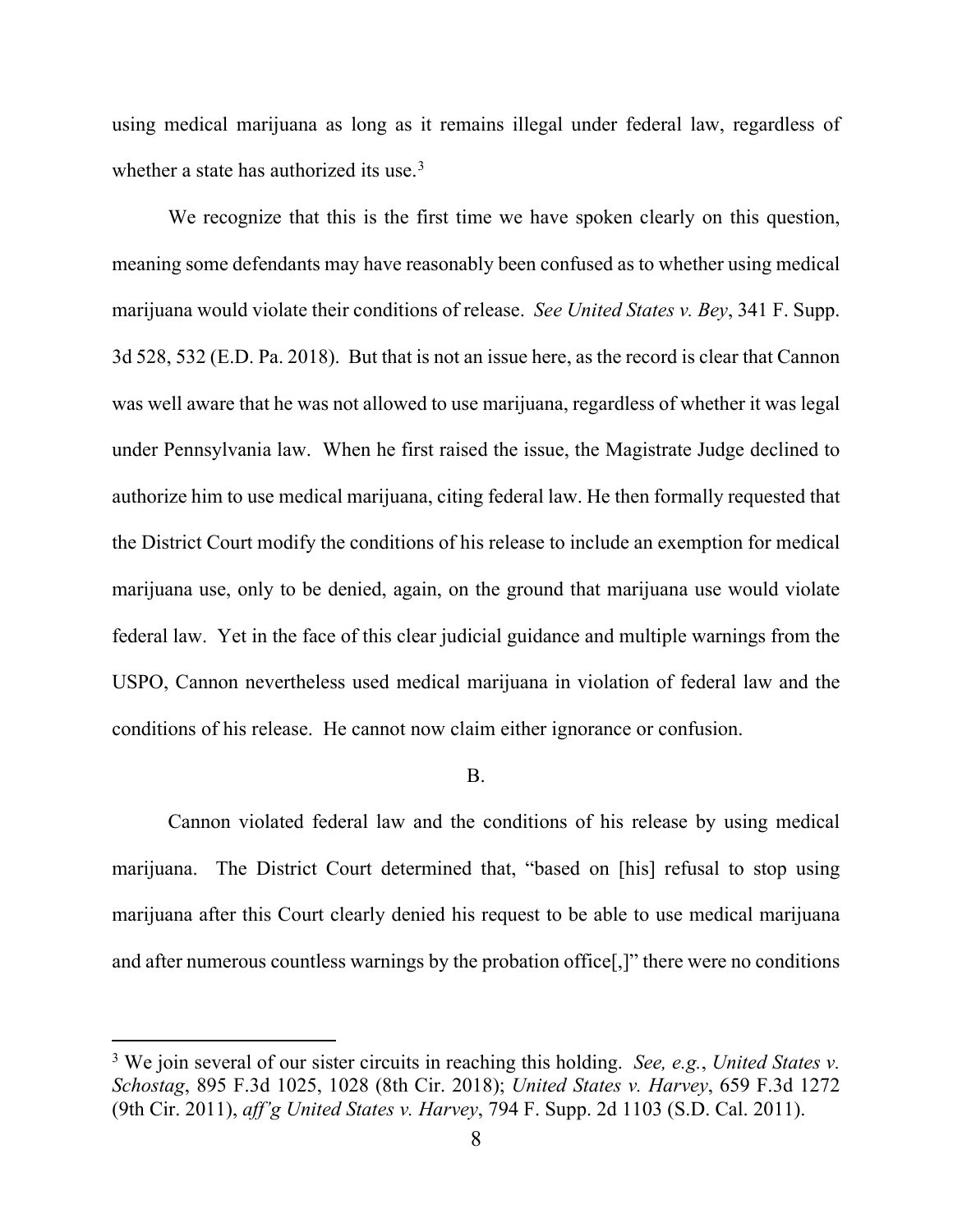that could be imposed to ensure that Cannon "conform to the requirements of law." Gov Ex. N. at 24.This decision was not in error. No condition or combination of conditions can be effective if a defendant will not comply with them. *See* 18 U.S.C. § 3148(b)(2)(B).

Cannon protests that the District Court should have taken less drastic measures and instead issued a stern warning. But Cannon already received warnings from the Magistrate Judge, the District Judge, and the USPO, so the District Court did not err by deciding that yet another warning would be ineffective. Cannon also points to his "proven ability to comply with court imposed conditions, excepting marijuana usage." Cannon Brief at 6. But whether Cannon is able to comply with other conditions of his release is irrelevant where he has clearly demonstrated an unwillingness to comply with Conditions 1 and 7(m). Likewise, the District Court did not err by declining to consider the existence of Pennsylvania's medical marijuana program as a mitigating factor weighing against revocation. The Pennsylvania legislature may have determined that sanctioning medical marijuana is in the best interests of its citizens, but as a matter of federal law, Congress continues to classify marijuana in the most serious category of controlled substances.

Cannon's remaining arguments are without merit. He cites as persuasive authority the Supreme Court's decision in *Gonzales v. Oregon*, 546 U.S. 243 (2006). But that decision involved "drugs classified under Schedule II," which have an accepted medical use. *Id.* at 253–54. Marijuana, in contrast, remains classified as a Schedule I controlled substance with "no accepted medical use." *Id.* at 269. In addition, Cannon raises two arguments on appeal for the first time, which we review for plain error. *See United States v. Olano*, 507 U.S. 725, 734 (1993). First, he argues that the Consolidated Appropriations